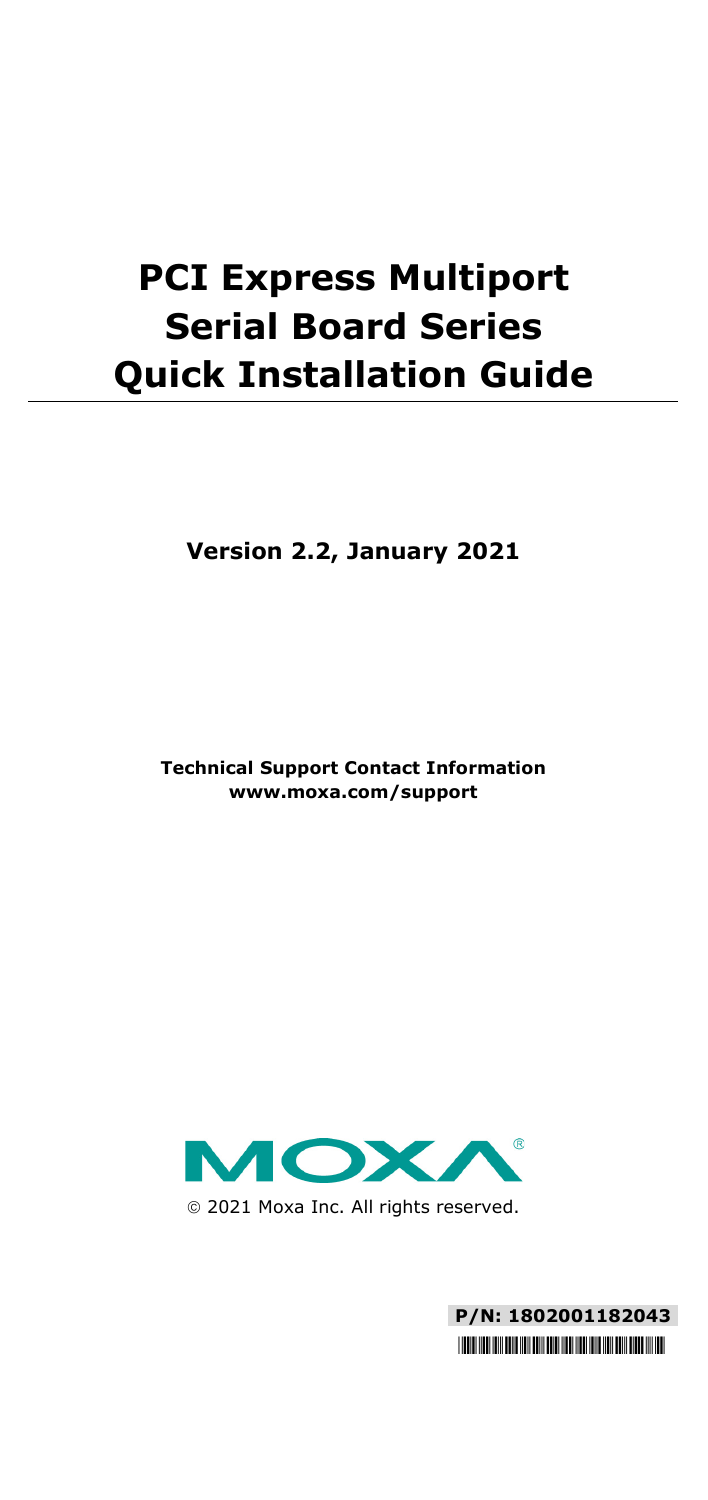# **Overview**

Moxa's new PCI Express Multiport Serial Boards series is designed for POS and ATM applications and for use by industrial automation system manufacturers and system integrators.

# **Package Checklist**

Before installing the PCI Express board, verify that the package contains the following items:

- 1 MOXA multiport serial board (1 PCI Express board or 1 PCI Express-A Intelligent board)
- Low-profile bracket (low profile models only)
- Quick installation guide (printed)
- Warranty card

**NOTE** Notify your sales representative if any of the above items are missing or damaged.

# **Hardware Installation Procedure**

The PCI Express board MUST be plugged into the PC before the driver is installed.

Follow the steps below.

- 1. **Install the board.** Power off the PC and then plug the board firmly into any open PCI Express slot.
- 2. **Plug the connection cable into the board's connector.** (Refer to **Pin Assignments** for the cable pin assignment).
- 3. **Start system and verify the driver initialization.**

# **Software Installation Information**

- 1. **Get the driver a[t www.moxa.com.](http://www.moxa.com/)** Base on the OS type, choosing the corresponding driver.
- 2. **Installing the driver:**
	- **For Windows OS** (Take the installation of Win7 as an example)
		- $\geq$  2.1. Unzip and execute the .exe file
		- $\geq$  2.2. Follow the instructions to install the drivers

### **For Linux**

Execute the following commands from the Linux prompt:

- 2.1. Get the driver at **[www.moxa.com](http://www.moxa.com/)** and unzip the file:  $#cd/$ #mkdir moxa #cd moxa #cp /<driver directory>/driv\_linux\_smart\_<version>\_build\_<build\_dat  $e$  $>$ .taz. #tar -zxvf driv\_linux\_smart\_<version>\_build\_<build\_date>.tgz
- $\geq$  2.2. Install the driver: #cd mxser #./mxinstall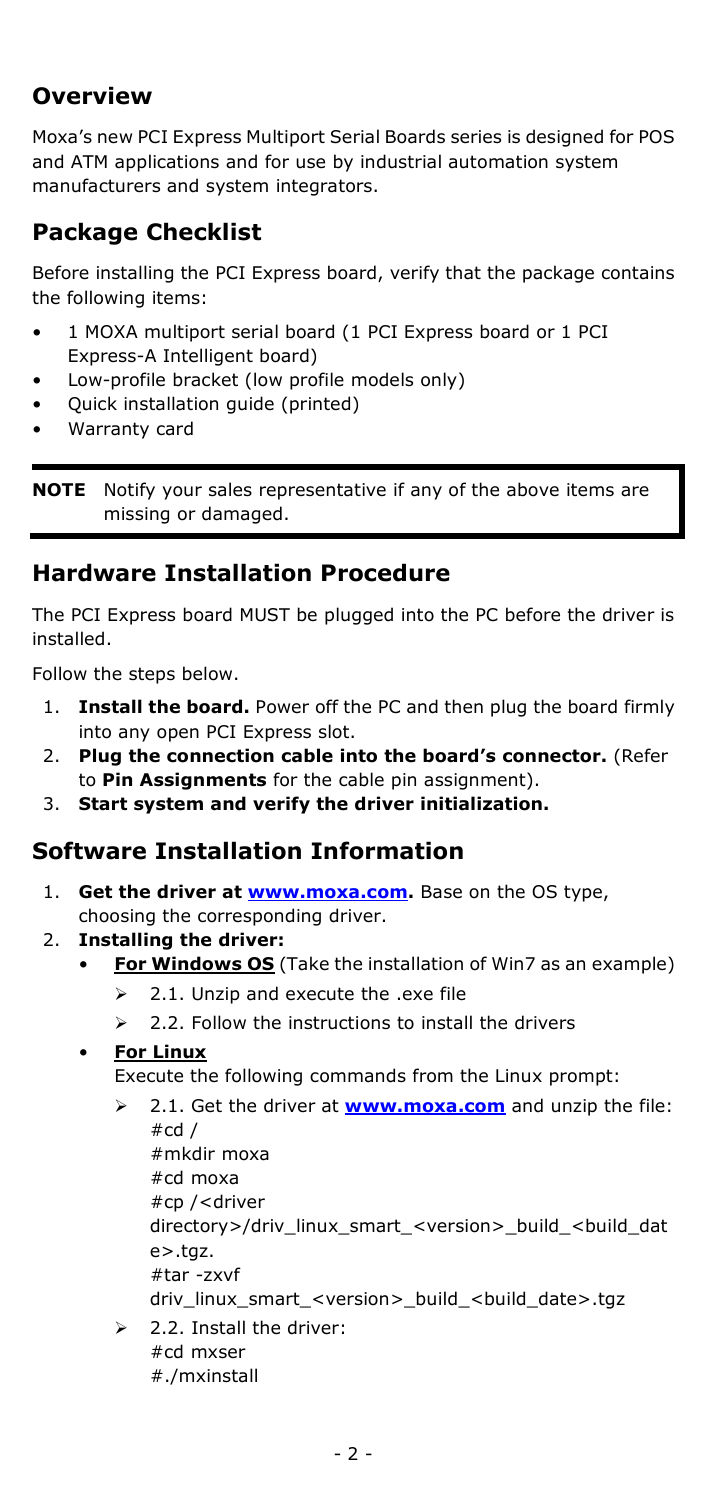- $\geq$  2.3. Verify the driver status Use the Moxa diagnostic utility to verify the driver status: #cd /moxa/mxser/utility/diag #./msdiag
- $\geq$  2.4. Test the tty port Use the Moxa terminal utility to test the tty ports: #cd /moxa/mxser/utility/term #./msterm
- 3. **Intelligent RS-485** (If your multiport serial board is

CP-102E/CP-102EL, CP-132EL/CP-132EL-I, or CP-114EL/CP-114EL-I, then your software installation is completed. On the other hand, if your multiport serial board is PCI Express-A, and with interface RS-485-2W, then you should follow this section to complete the intelligent RS-485 setting.)

## • **For Windows OS**

- 3.1. Go to the device management to complete the model properties setting.
- 3.2. Click **Start Diagnosis**. (It should be RS-485-2W). If the status is **OK**, nothing further needs to be done. If the status is **Waveform Distortion**, **Data Error**, or **Receive Reflect Signal**, go to next step to do the auto tuning
- $\geq$  3.3. Auto Tuning Still in the **Properties Settings** page, click on the COM number that shows the error message. Click **Auto Tuning**.

Click **OK** to apply the setting adjustment for the Bias Resistor and Termination Resistor.

## **For Linux**

Follow these steps to configure the Intelligent RS-485 in Linux

 $\geq$  3.1. Detect the configurations of the port by the following command:

#./muestty -g /dev/ttyMUE1#cd /

 $\geq$  3.2. Use the following command to run diagnosis to see if the setting is correct.

#./muestty -d /dev/ttyMUE1

- 3.3. If the alarm status shows **OK**, nothing further needs to be done. If the alarm status shows **Fail**, then there are problems with the setting. Do the auto-tuning process with the following command #./muestty -a /dev/ttyMUE1
- $\geq$  3.4. Manually configure the Pull Up/Down resistor and the terminator resistor with the assigned values: #./muestty –p (assigned value) /dev/ttyMUE1 #./muestty –t (assigned value) /dev/ttyMUE1
- $\geq$  3.5. Do the diagnosis again: #./muestty -d /dev/ttyMUE1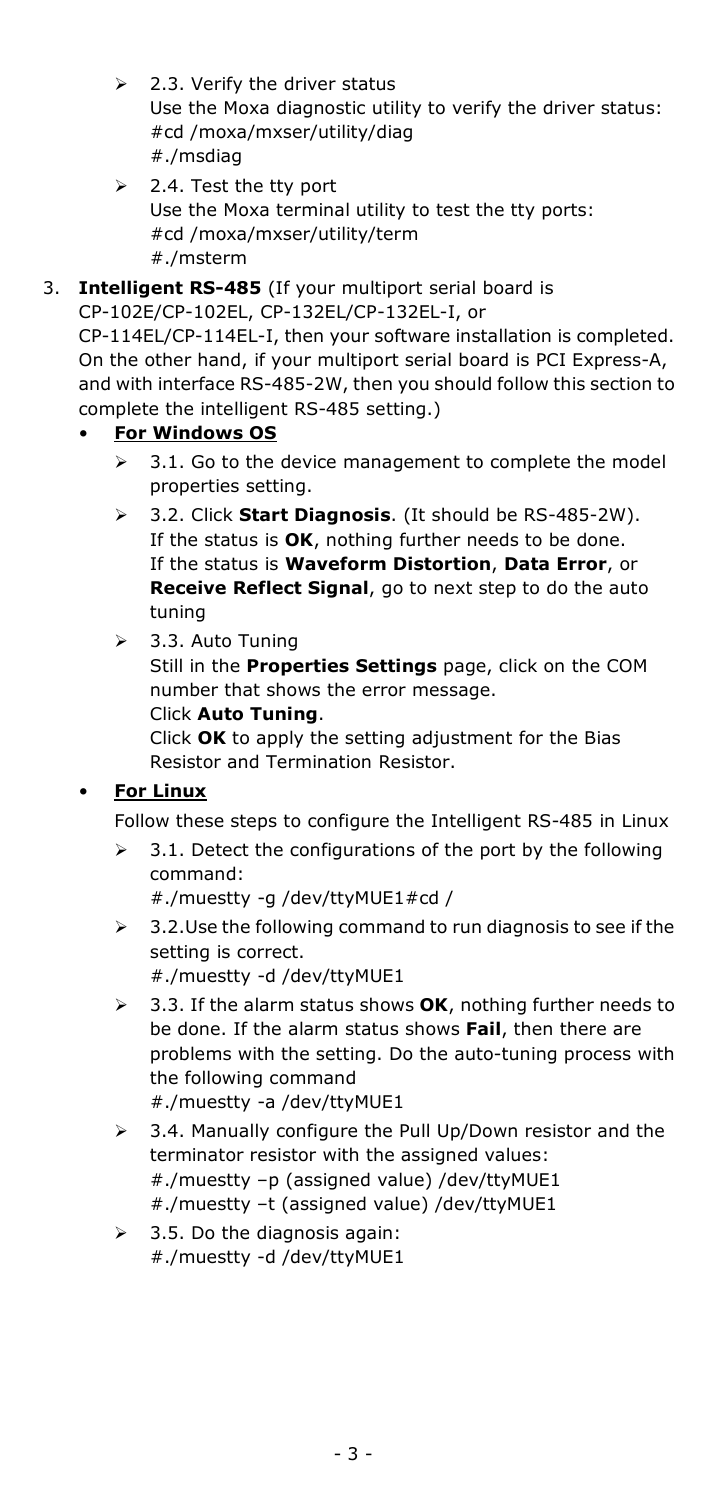# **Pin Assignments**

# **CP-102E / CP-102EL**

## **Male DB9 (CBL-M25M9x2-50 for CP-102EL)**

| RS-232 |
|--------|
| DCD    |
| RxD    |
| TxD    |
| DTR    |
| GND    |
| DSR    |
| RTS    |
| CTS    |
|        |



# **CP-132EL/CP-132EL-I**

## **Male DB9 (Device side)**

| Pin            | <b>RS-422/</b><br><b>RS-485-4W</b> | <b>RS-485-2W</b> |
|----------------|------------------------------------|------------------|
| 1              | $TxD-(A)$                          |                  |
| $\overline{2}$ | $TxD+(B)$                          |                  |
| 3              | $RxD+(B)$                          | $Data+(B)$       |
| 4              | $RxD-(A)$                          | $Data+(A)$       |
| 5              | GND                                | GND              |
| 6              |                                    |                  |
| 7              |                                    |                  |
| 8              |                                    |                  |

**DB9 male**



# **CP-114EL/CP-114EL-I**

### **Male DB9 (CBL-M44M9x4-50)**

| Pin | <b>RS-232</b> | <b>RS-422/</b><br><b>RS-485-4W</b> | <b>RS-485-2W</b> |
|-----|---------------|------------------------------------|------------------|
| 1   | DCD           | $TxD-(A)$                          |                  |
| 2   | RxD           | $TxD+(B)$                          |                  |
| 3   | TxD           | $RxD+(B)$                          | $Data+(B)$       |
| 4   | <b>DTR</b>    | $RxD-(A)$                          | Data+(A)         |
| 5   | <b>GND</b>    | <b>GND</b>                         | <b>GND</b>       |
| 6   | <b>DSR</b>    |                                    |                  |
| 7   | <b>RTS</b>    |                                    |                  |
| 8   | DCD           |                                    |                  |





## **Male DB25 (CBL-M44M25x4-50)**

| Pin            | <b>RS-232</b> | <b>RS-422/</b><br><b>RS-485-4W</b> | <b>RS-485-2W</b> |
|----------------|---------------|------------------------------------|------------------|
| $\overline{2}$ | TxD           | $RxD+(B)$                          | $Data+(B)$       |
| 3              | RxD           | $TxD+(B)$                          |                  |
| 4              | <b>RTS</b>    |                                    |                  |
| 5              | <b>CTS</b>    |                                    |                  |
| 6              | <b>DSR</b>    |                                    |                  |
| 7              | <b>GND</b>    | GND                                | GND              |
| 8              | <b>DCD</b>    | $TxD-(A)$                          |                  |
| 20             | <b>DTR</b>    | $RxD-(A)$                          | Data-(A)         |

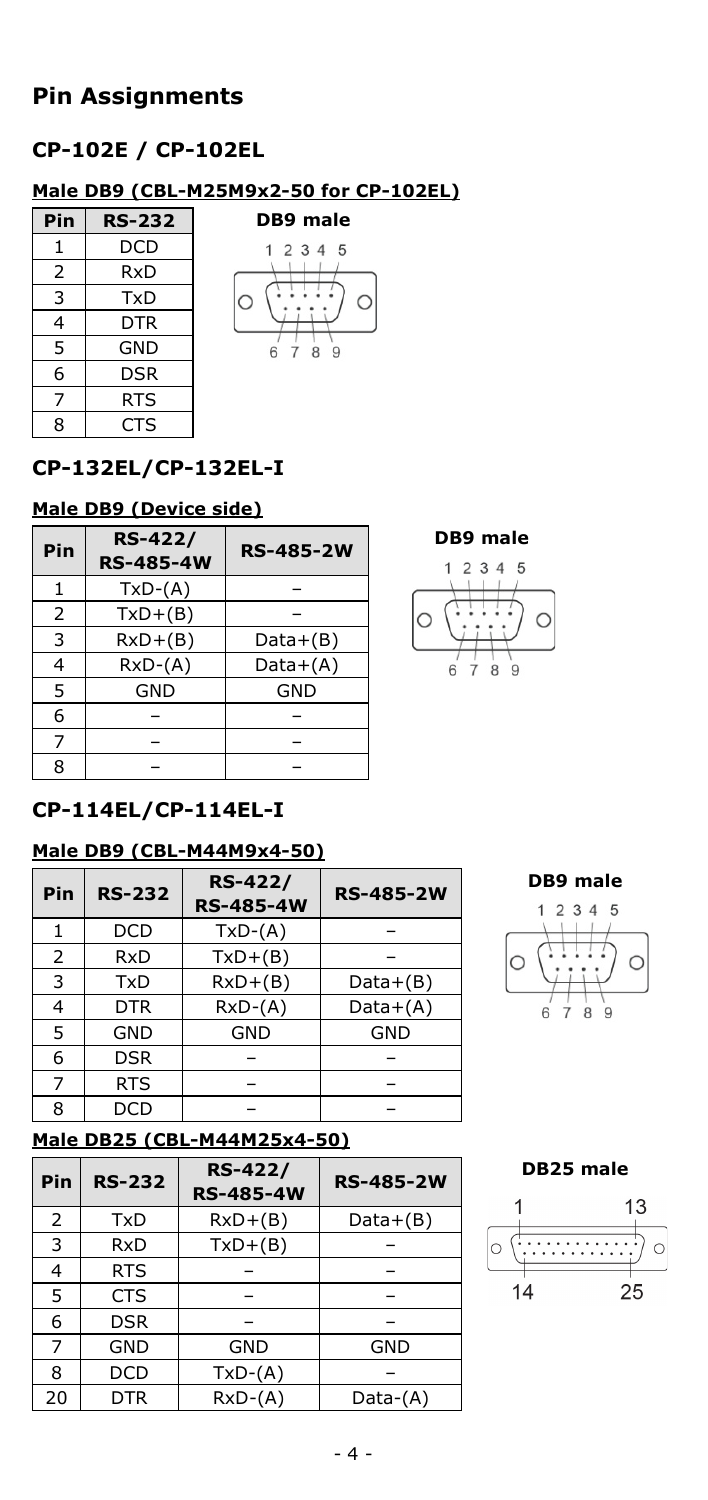## **CP-118E-A-I / CP-138E-A-I**

## **Male DB9 (CBL-M78M9x8-100)**

| Pin | <b>RS-232</b> | <b>RS-422/</b><br><b>RS-485-4W</b> | <b>RS-485-2W</b> |
|-----|---------------|------------------------------------|------------------|
| 1   | <b>DCD</b>    | $TxD-(A)$                          |                  |
| 2   | RxD           | $TxD+(B)$                          |                  |
| 3   | <b>TxD</b>    | $RxD+(B)$                          | $Data+(B)$       |
| 4   | <b>DTR</b>    | $RxD-(A)$                          | $Data-(A)$       |
| 5   | <b>GND</b>    | <b>GND</b>                         | GND              |
| 6   | <b>DSR</b>    |                                    |                  |
| 7   | <b>RTS</b>    |                                    |                  |
| 8   | CTS           |                                    |                  |

#### **DB9 male**



## **Male DB25 (CBL-M78M25x8-100)**

| Pin | <b>RS-232</b> | <b>RS-422/</b><br><b>RS-485-4W</b> | <b>RS-485-2W</b> |
|-----|---------------|------------------------------------|------------------|
| 2   | TxD           | $RxD+(B)$                          | $Data+(B)$       |
| 3   | RxD           | $TxD+(B)$                          |                  |
| 4   | <b>RTS</b>    |                                    |                  |
| 5   | <b>CTS</b>    |                                    |                  |
| 6   | <b>DSR</b>    |                                    |                  |
| 7   | GND           | GND                                | GND              |
| 8   | <b>DCD</b>    | $TxD-(A)$                          |                  |
| 20  | <b>DTR</b>    | $RxD-(A)$                          | $Data-(A)$       |



## **CP-134EL-A-I**

### **Male DB9 (CBL-M44M9x4-50)**

| Pin | <b>RS-232</b> | <b>RS-422/</b><br><b>RS-485-4W</b> | <b>RS-485-2W</b> |
|-----|---------------|------------------------------------|------------------|
|     | <b>DCD</b>    | $TxD-(A)$                          |                  |
| 2   | RxD           | $TxD+(B)$                          |                  |
| 3   | TxD           | $RxD+(B)$                          | $Data+(B)$       |
| 4   | <b>DTR</b>    | $RxD-(A)$                          | $Data-(A)$       |
| 5   | <b>GND</b>    | <b>GND</b>                         | <b>GND</b>       |
| 6   | <b>DSR</b>    |                                    |                  |
|     | <b>RTS</b>    |                                    |                  |
| 8   | <b>CTS</b>    |                                    |                  |





## **Male DB25 (CBL-M44M25x4-50)**

| Pin            | <b>RS-232</b> | <b>RS-422/</b><br><b>RS-485-4W</b> | <b>RS-485-2W</b> |
|----------------|---------------|------------------------------------|------------------|
| $\overline{2}$ | TxD           | $RxD+(B)$                          | $Data+(B)$       |
| 3              | RxD           | $TxD+(B)$                          |                  |
| 4              | <b>RTS</b>    |                                    |                  |
| 5              | <b>CTS</b>    |                                    |                  |
| 6              | <b>DSR</b>    |                                    |                  |
| 7              | <b>GND</b>    | <b>GND</b>                         | <b>GND</b>       |
| 8              | <b>DCD</b>    | $TxD-(A)$                          |                  |
| 20             | <b>DTR</b>    | $RxD-(A)$                          | Data-(A)         |